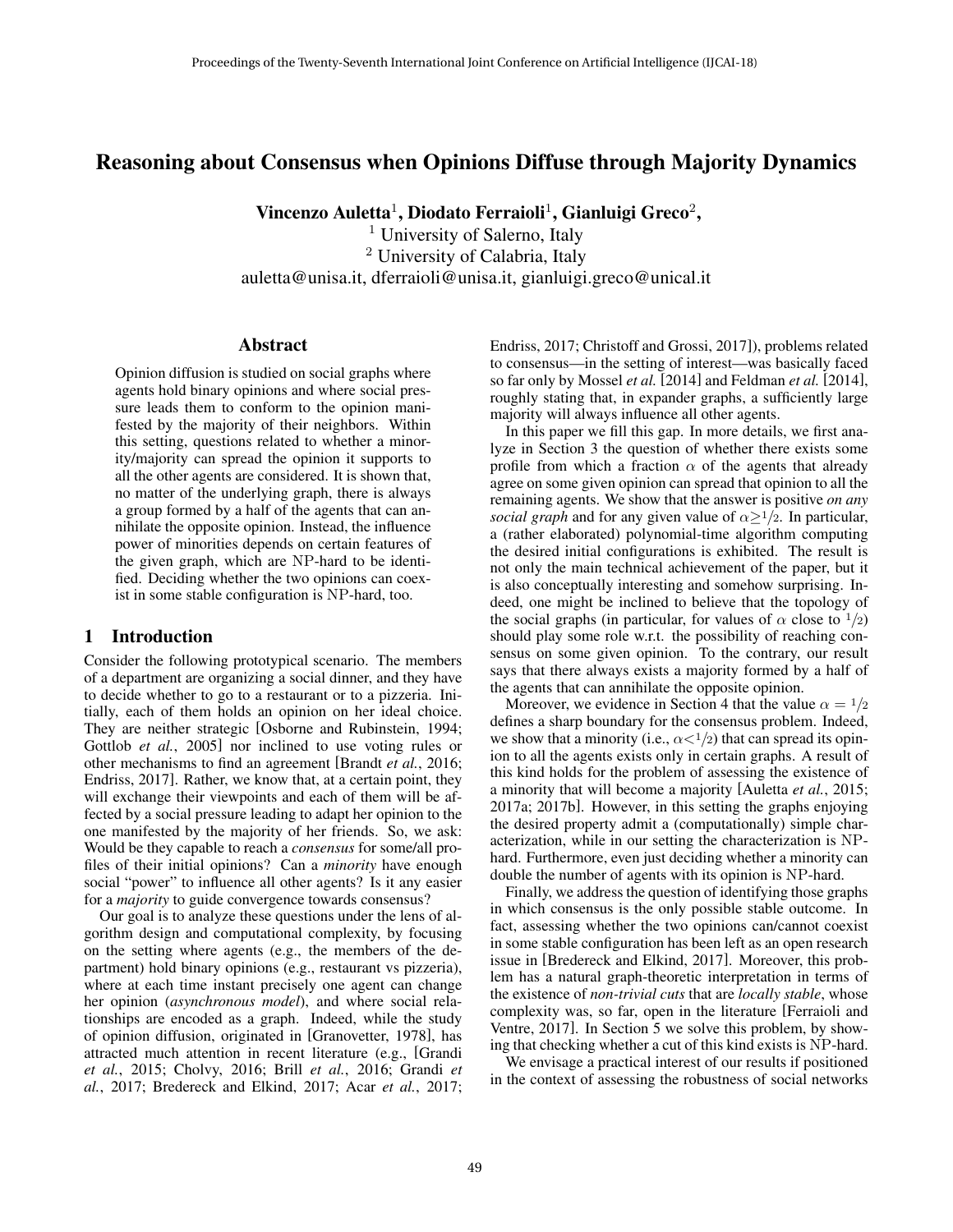w.r.t. external intervention and manipulation. In particular, our results might be interpreted by putting ourselves in the perspective of an external agent who tries to distribute opinions on a network to reach a certain consensus. Indeed, our constructive proof in Section 3 can be immediately interpreted as a manipulation algorithm. Manipulations of this kind are of interest in those scenarios where no outcome can be returned until consensus is reached; examples include the novel privacy policies for publication of shared information in social networks (see, e.g., [Ferraioli and Ventre, 2017]). With this respect, our intractability results (for  $\alpha < 1/2$ ) come as computational obstructions to such forms of manipulation, when the external agent is not powerful enough.

## 2 Formal Framework for Opinion Diffusion

Let  $G = (N, E)$  be an undirected graph encoding the interactions of a set  $N$  of agents. We assume that  $G$  is connected otherwise apply our results on each connected component.

A *configuration* for G is a function  $c: N \rightarrow \{1, 0\}$ ; its intended meaning is that agent  $x \in N$  with  $c(x) = 1$  (respectively,  $c(x) = 0$ ) holds opinion 1 (respectively, 0). For any set  $S \subseteq N$  of agents, we define  $S_{1/c}$  (shortly  $S_1$ , if the configuration c is clearly understood) as the set of all agents with opinion 1. The set  $S_{0/c}$  (shortly  $S_0$ ) is defined analogously. For each agent  $x \in N$ , the set  $\{y \mid \{x, y\} \in E\}$  of her neighbors is denoted by  $\delta(x)$ . Agent  $x \in N$  is *stable* in c if her opinion agrees with the opinion held by a (non-strict) majority of her neighbors; that is, either  $|\delta(x)_0| \leq |\delta(x)_1|$ and  $c(x) = 1$ ; or  $|\delta(x)_1| \leq |\delta(x)_0|$  and  $c(x) = 0$ . A configuration c is *stable* if all agents in N are stable.

We consider an asynchronous model where, at each time instant, precisely one agent which is not stable changes her opinion. Accordingly, a *dynamics* for G is modeled as a sequence of configurations  $c_0, ..., c_k$  such that  $c_{h+1}$ , for each  $h \in \{0, ..., k-1\}$ , is obtained from  $c_h$  by flipping the opinion of an agent that is not stable in  $c_h$ . The dynamics will be also shortly denoted as  $c_0 \leadsto c_k$ , whenever we are just interested in the initial and final configurations only.

Let op  $\in \{1, 0\}$  be an opinion. Given an initial configuration c, let us denote by  $\max_{op}(c)$  the configuration resulting from the dynamics  $c \leadsto \max_{op}(c)$  defined as follows: First, as long as there is an agent  $x \in N$  that is not stable and whose opinion is not op, then flip her opinion. Second, as long as there is an agent  $x \in N$  that is not stable and whose opinion is op, then flip her opinion. It is known that  $\max_{op}(c)$  is stable and that  $|N_{op/\max_{op}(c)}| \geq |N_{op/c'}|$  for each dynamics  $c \rightsquigarrow c'$  with  $c' \neq \max_{op}(c)$  [Bredereck and Elkind, 2017].

## 3 From Majority to Consensus

Let op  $\in \{1, 0\}$  be an opinion. Define  $\forall$ op as the "*consensus*" configuration where all agents hold opinion op, and consider the following problem defined on graphs and parameterized w.r.t. a fixed rational number  $\alpha$  such that  $0 < \alpha < 1$ :

- CONSENSUS[ $\alpha$ ]: Given an undirected graph  $G = (N, E)$ ,
	- compute a configuration c for G such that *(i)*  $|N_{op/c}| \le$  $\lceil \alpha |N| \rceil$  and *(ii)* max<sub>op</sub>(c) =  $\forall$ op, or check that there is no configuration enjoying *(i)* and *(ii)*.

In words, CONSENSUS[ $\alpha$ ] asks whether consensus on op can be reached in  $G$  from a configuration where the fraction of agents that initially holds opinion op is at most  $\alpha$ . In the following, for simplicity, we assume that  $G$  is given and we omit it in our notation; moreover (and w.l.o.g), we fix  $op = 1$ .

Our main result is that, for each undirected graph  $G$ , whenever the fraction  $\alpha$  covers a majority of the agents, i.e.,  $\alpha \geq 1/2$ , a configuration enjoying *(i)* and *(ii)* always exist and can be computed in polynomial-time. In particular, we propose (in Section 3.4) a polynomial time algorithm to solve CONSEN-SUS[ <sup>1</sup>/2]. The algorithm explores the space of *binary partitions*  $P$  of the agent set N, that are pairs  $P = (A, B)$  where  $A, B \subseteq N$  are such that  $A \cap B = \emptyset$  and  $A \cup B = N$ . In the following, the fact that a set  $X \subseteq N$  belongs to  $\{A, B\}$  is shortly denoted by  $X \in \mathcal{P}$ ; moreover, we define  $\overline{X} = N \setminus X$ .

Our approach is founded on the observation (see Section 3.1) that there are certain "nice" partitions from which solutions to CONSENSUS $[1/2]$  can be easily computed. However, it is not obvious how to single out these partitions. In fact, we propose an algorithm that proceeds as follows: it starts from an arbitrary *balanced* partition  $P = (A, B)$ , i.e., such that  $-1 \leq |A| - |B| \leq 1$ , and incrementally modifies the current partition via update procedures (described in Section 3.2 and Section 3.3) until a "nice" partition is found.

#### 3.1 Nice Partitions

We next introduce three kinds of "nice" partitions from which solutions to CONSENSUS $[1/2]$  can be easily computed.

To this aim, let P be a partition of N. For any agent  $x \in N$ , let  $\mathcal{P}_x$  (resp.,  $\bar{\mathcal{P}}_x$ ) denote the set of  $\mathcal P$  to which x belongs (resp., does not belong), and let us define the *utility* of  $x$  in  $P$ as the value  $u(x, \mathcal{P}) = |\delta(x) \cap \mathcal{P}_x| - |\delta(x) \cap \bar{\mathcal{P}}_x|$ . Moreover, for any two disjoint sets of agents  $A'$  and  $B'$ , not necessarily forming a partition, we define  $E(A', B')$  as the set of edges  $e \in E$  such that  $e \cap A' \neq \emptyset$  and  $e \cap B' \neq \emptyset$ .

Observe that, whenever each "side" of  $P$  consists of all the agents that have the same specific opinion, then  $u(x^*, P) > 0$ holds if, and only if, agent  $x^*$  is stable (with her opinion associated) with the side  $\mathcal{P}_{x^*}$ . The first kind of "nice" partition we consider assumes the existence of a stable agent  $x^*$  and, in addition, it relates the utility of all pairs of agents  $x$  and  $y$ from "opposite" sides with the cardinality of  $E({x}, {y})$ .

**Definition 1.**  $P$  is a **P1**-partition if there is a set  $X \in P$  such that  $|X| \leq \lceil \frac{N}{2} \rceil$  and the following conditions hold:

- $u(x, \mathcal{P}) + u(y, \mathcal{P}) \le -2|E(\{x\}, \{y\})|$  holds for each pair of agents  $x \in X$  and  $y \in \overline{X}$ ;
- there is  $x^* \in X$  with  $u(x^*, P) > 0$ .

To define the second kind of "nice" partition, for each side X of a partition  $P$ , we denote by  $G[X]$  the subgraph of G induced by X. Let  $Zc(X, \mathcal{P})$  be the set of all connected components of  $G[X]$  such that  $u(y, \mathcal{P}) = 0$  for each component  $C \in \text{Zc}(X, \mathcal{P})$  and each agent y of C. That is,  $\text{Zc}(X, \mathcal{P})$  is the set of connected components of  $G[X]$  such that all agents within these components have the same number of neighbors within the component and on the other side of the partition.

**Definition 2.**  $P$  is a **P2**-partition if there is a set  $X \in P$  such that  $|X| \leq \lceil \frac{N}{2} \rceil$  and the following hold: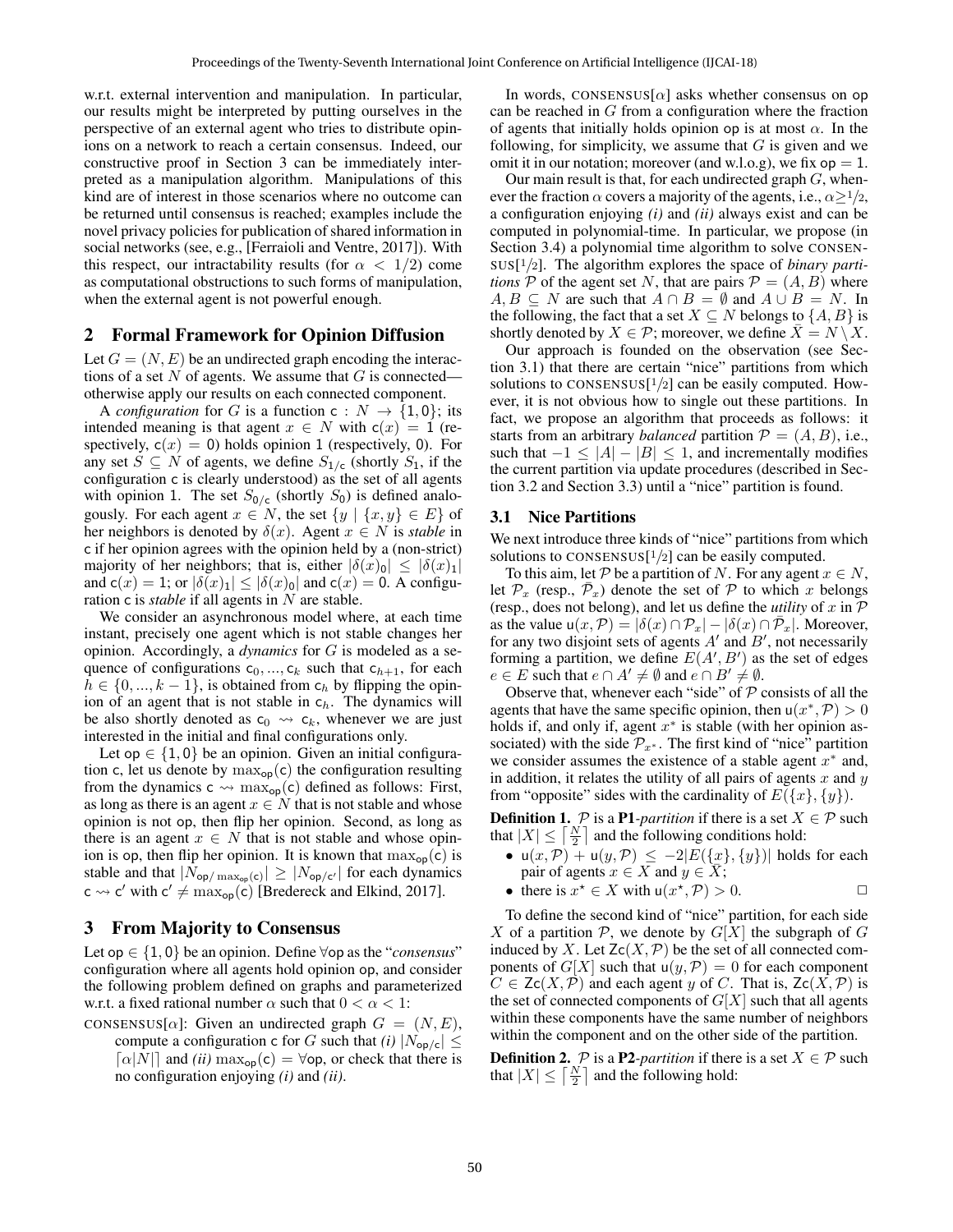

Figure 1: Configurations leading to consensus on "nice" partitions.

• every  $x \in \overline{X}$  such that  $u(x, \mathcal{P}) = k > 0$  has at least  $\lfloor (k + 2)/2 \rfloor$  neighbors  $y \in \overline{X}$  with  $u(y, \mathcal{P}) < 0$ ;

$$
\bullet \ \ \overline{Zc}(\bar{X},P)=\emptyset. \qquad \qquad \Box
$$

Let  $\bar{c}(\mathcal{P})$  be the configuration that, for a **P1** or a **P2** partition  $\mathcal P$ , assigns opinion 1 (resp., 0) to all the agents in X (resp.,  $\overline{X}$ ). We show that  $\overline{c}(\mathcal{P})$  leads to consensus (see Figure 1).

**Lemma 1.** *If*  $P$  *is a* **P1***-partition, then*  $\max_{1}(\bar{c}(P)) = \forall 1$ *. Proof.* For each  $y \in \overline{X}$ , it holds that  $u(y, \mathcal{P}) \le -u(x^*, \mathcal{P})$  $2|E({x<sup>*</sup>}, {y})| < 0$ , where  $x<sup>*</sup>$  and X are as in Definition 1. Hence, in the configuration  $\bar{c}(\mathcal{P})$  all agents in  $\bar{X}$  are not stable and they will change their opinion. Indeed, note that, while the dynamics is running,  $|\delta(y)_0| - |\delta(y)_1| \leq u(y, \mathcal{P})$  holds, for each  $y \in \overline{X}$  that has not yet changed her opinion.  $\Box$ 

**Lemma 2.** *If*  $P$  *is a* **P2***-partition, then*  $\max_{1}(\bar{c}(P)) = \forall 1$ *. Proof Sketch.* Let  $X \in \mathcal{P}$  be as in Definition 2. Note that agents in  $S = \{y \in \overline{X} \mid u(y, \mathcal{P}) < 0\}$  are not stable in  $\overline{c}(\mathcal{P})$  and they flip their opinion. Let  $c^*$  be the configuration reached from  $\bar{c}(\mathcal{P})$  after all agents in S flipped their opinion, and let  $\mathcal{P}^* = (\stackrel{\cdot}{A^*}, \stackrel{\cdot}{B^*})$ , with  $\stackrel{\cdot}{A^*} = X \cup \stackrel{\cdot}{S}$  and  $\stackrel{\cdot}{B^*} = \overline{X} \setminus S$ .

Now, observe that  $u(x, \mathcal{P}^*) \leq u(x, \mathcal{P})$  for each  $x \in \mathcal{B}^*$ . Moreover, if  $u(x, \mathcal{P}) > 0$  or  $u(x, \mathcal{P}) = 0$ , then x has neighbors in S, and  $u(x, \mathcal{P}^*)$  < 0. Hence,  $Zc(B^*, \mathcal{P}^*) = \emptyset$  and  $u(x, \mathcal{P}^{\star}) \leq 0$  for each  $x \in B^{\star}$ . Thus, for each  $y_0 \in B^{\star}$  there is a path  $y_0, \ldots, y_h$  in  $B^*$ , with  $h \geq 0$ , where  $u(y_h, \mathcal{P}^*) < 0$ and  $u(y_i, \mathcal{P}^*) = 0$  for  $i = 0, \ldots, h-1$ . Such agents flip their opinion if selected in the reverse order  $y_h, \ldots, y_0$ . П

We can also define a third kind of "nice" partition. For any  $x \in N$ , let toZc $(x, \mathcal{P})$  be the set of all components  $C \in$  $Zc(\bar{\mathcal{P}}_x, \mathcal{P}_x)$  containing an agent adjacent to x.

Definition 3. P is a P3*-partition* if it is balanced and there is a set  $X \in \mathcal{P}$  such that the following hold:

- $u(x, \mathcal{P}) + u(y, \mathcal{P}) \le -2|E(\{x\}, \{y\})|$  holds for each pair of agents  $x \in X$  and  $y \in X$ ;
- $u(x, \mathcal{P}) \leq 0$  holds for each  $x \in \mathbb{N}$ ;
- $|Zc(\bar{X}, P)| > |Zc(X, P)| > 0;$
- for each  $D \in \mathsf{Zc}(X, \mathcal{P})$  there is  $x \in X$  with  $D \in$ toZc(x, P) and  $u(x, P) < -2$ |toZc(x, P)|.

Assume that  $P$  is a P3-partition. In this case, we cannot reach consensus by starting from  $\bar{c}(\mathcal{P})$  but we need a more complex construction. Let  $X_{nz}$  (resp.,  $\bar{X}_{nz}$ ) denote the set of agents that do not belong to any component in  $Zc(X, \mathcal{P})$ (resp.,  $Zc(\overline{X}, \mathcal{P})$ ). Consider the configuration  $\tilde{c}(\mathcal{P})$  shown in

Figure 1 and built as follows. All agents in  $\bar{X}_{nz}$  (resp.,  $X_{nz}$ ) hold opinion 1 (resp., 0). Moreover, for each component  $C \in$  $Zc(X, \mathcal{P})$ , precisely one arbitrarily chosen agent  $x_C \in C$ holds opinion 1 and all the remaining agents of  $C$  hold opinion 0. For each component  $D \in \mathsf{Zc}(\bar{X}, \mathcal{P})$ , precisely one agent  $y_D \in D$  holds opinion 0 and all the remaining agents of D hold opinion 1, where  $y_D \in \overline{X}$  is an agent connected to some  $x_D \in X$  such that  $u(x_D, \mathcal{P}) < -2|\text{toZc}(x_D, \mathcal{P})|$ . Note that, by definition of P3-partition,  $y_D$  is well-defined.

**Lemma 3.** *If*  $P$  *is a* **P3***-partition, then*  $\max_1(\tilde{c}(P)) = \forall 1$ *. Proof Sketch.* Let  $X \in \mathcal{P}$  be as in Definition 3. Let x be an agent in some  $C \in \mathsf{Zc}(X, \mathcal{P})$ . Note that all neighbors of x are either confined in the component C or they occur in  $\bar{X}_{nz}$ , since (by Definition 3) we have  $u(y, \mathcal{P}) < 0$  if y is adjacent to x. Now, in  $\tilde{c}(\mathcal{P})$  if  $x \neq x_C$ , then x has  $|\delta(x) \cap \overline{X}| + 1$ neighbors with opinion 1 and  $|\delta(x) \cap X| - 1$  neighbors with opinion 0. Since  $u(x, \mathcal{P}) = 0$ ,  $|\delta(x) \cap \bar{X}| + 1 > |\bar{\delta}(x) \cap X|$  – 1. Hence, x can flip her opinion. Moreover, for each  $D \in$  $Zc(X, \mathcal{P})$ , consider the agent  $x_D \in X$ . Note that  $x_D$  has in  $\tilde{\mathsf{c}}(\mathcal{P})$  at least  $|\delta(x) \cap \bar{X}| - |\mathsf{toZc}(x_D, \mathcal{P})|$  neighbors having opinion 1 and at most  $|\delta(x) \cap X|$  +  $|$ toZc $(x_D, P)|$  neighbors with opinion 0. Therefore,  $u(x_D, \mathcal{P}) < -2|\text{toZc}(x_D, \mathcal{P})|$ implies that  $|\delta(x) \cap \overline{X}| - |\text{toZc}(x_D, \mathcal{P})| > |\delta(x) \cap X| +$  $|toZc(x_D,\mathcal{P})|$ , and  $x_D$  can flip her opinion.

Now, let  $c^*$  be the profile derived from  $\tilde{c}(\mathcal{P})$  after all agents  $x \neq x_C$  occurring in  $C \in \mathsf{Zc}(X,\mathcal{P})$  and all agents  $x_D$ with  $D \in \text{Zc}(\bar{X}, \bar{\mathcal{P}})$  have changed their opinion. For each  $D \in \text{Zc}(X, \mathcal{P})$ ,  $y_D$  can change her opinion, because  $y_D$  has at least  $|\delta(y_D) \cap \overline{X}| + 1$  neighbors with opinion 1 in c<sup>\*</sup> and at most  $|\delta(y_D) \cap X| - 1$  neighbors with opinion 0 (and we have  $u(y_D, P) = 0$ . Finally, consider the configuration derived from  $c^*$  after all agents  $y_D$  with  $D \in \text{Zc}(\bar{X}, \bar{\mathcal{P}})$  have changed their opinion. In this configuration, the only agents with opinion 0 are agents x in  $X_{nz}$  with  $x \neq x_D$ . For these agents, the fact that they can change their opinion can be shown with the arguments used in the proof of Lemma 2.  $\Box$ 

These lemmas imply that if  $P$  is a **P1** or **P2** (resp., **P3**) partition, then  $|N_{1/\bar{c}}(p)| \leq [1/2|N|]$  (resp.,  $|N_{1/\tilde{c}}(p)| \leq [1/2|N|]$ ) and consensus is reached from these configurations. This is formalized in the following corollary. Hereinafter, we say that a partition is *nice* (for  $G$ ) if it is a **P1**, **P2** or **P3** partition.

Corollary 1. *Assume that, for any graph* G*, a nice partition exists and can be computed in polynomial time. Then,* CON-SENSUS[ <sup>1</sup>/2] *can be solved in polynomial time, too.*

### 3.2 Step 1: Remove Pivotal Agents

In the light of Corollary 1, our goal is to design an algorithm that, given as input a graph  $G$ , is able to compute (in polynomial time) a nice partition of  $G$ . To this end, a crucial role is played by the identification of certain agents, called *pivotal*.

**Definition 4.** An agent  $x \in N$  is *pivotal* in the partition  $P$ if there is an agent  $y \in \bar{\mathcal{P}}_x$ , called a *witness* of x, such that  $u(x,\mathcal{P}) + u(y,\mathcal{P}) > -2|E({x}, {y})|$ .

Intuitively, pivotal agents are obstructions to the current partition  $P$  to being a **P1** and **P3** partitions. To remove these obstructions we exploit the property that, if we swap a pivotal agent with her witness, then the number of edges crossing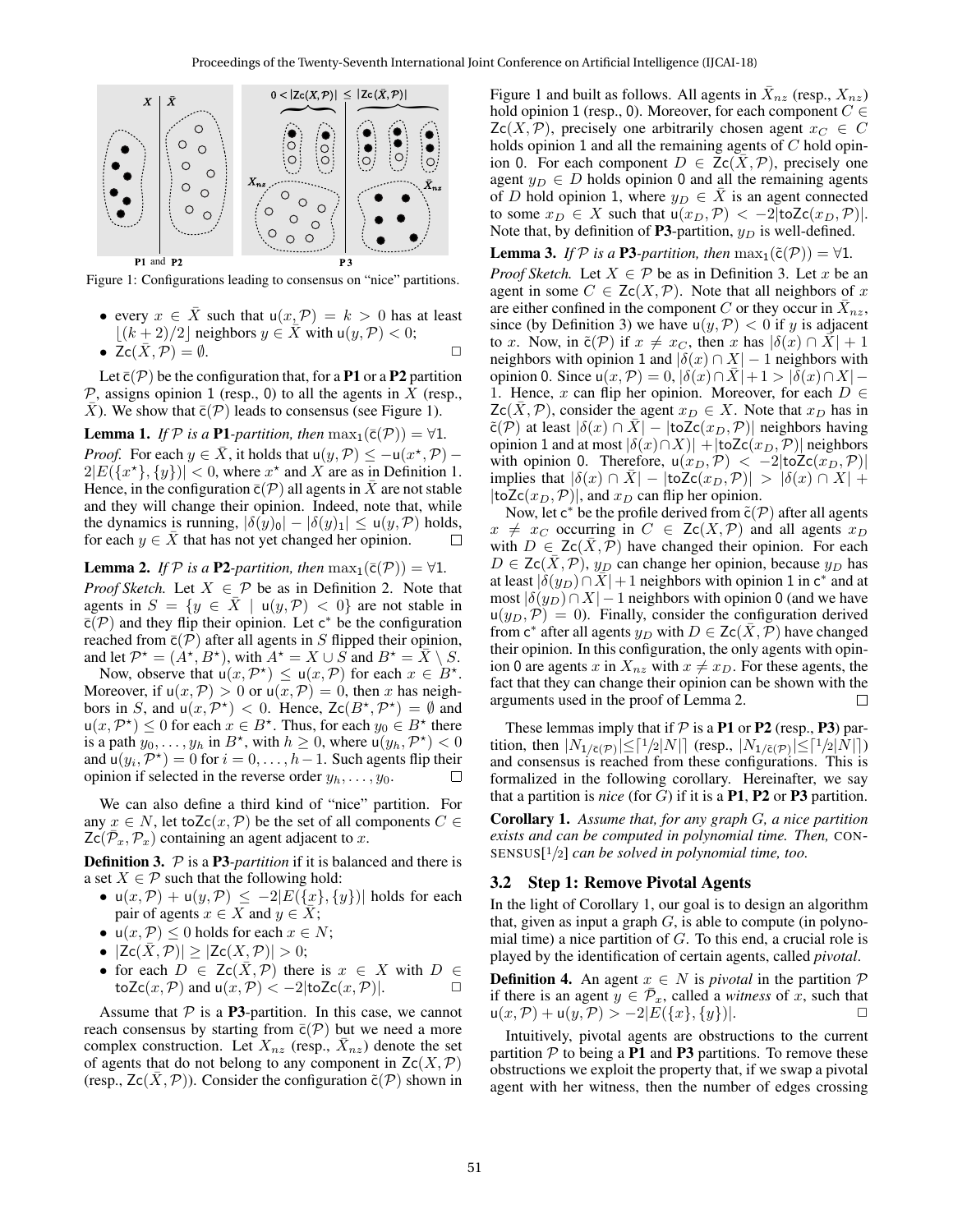the two sides of the partition increases. Hence, by successive swaps, we eventually remove all pivotal agents. To formalize this property, if  $x \in N$  is pivotal and y is its witness, define  $\text{SWAP}(x, \mathcal{P})$  as the function returning the partition  $\mathcal{P}'$  such that  $\mathcal{P}_x^{\prime} = \mathcal{P}_x \cup \{x\} \setminus \{y\}$ . When a pivotal agent has multiple witnesses, the one to be swapped can be chosen arbitrarily.

Lemma 4. *Let* x *be a pivotal agent in the partition* P*, and let*  $\mathcal{P}' = \text{SWAP}(x, \mathcal{P})$ *. Then,*  $|\overset{\sim}{E}(\mathcal{P}'_x, \bar{\mathcal{P}}'_x)|^2 > |E(\mathcal{P}_x, \bar{\mathcal{P}}_x)|$ *. Moreover, if* P *is balanced, then* P 0 *is balanced, too.*

*Proof.* Consider the witness y of x. Let  $\Delta = |E(\mathcal{P}_x)|$  $\{x\}$ ,  $\overline{P}_x \setminus \{y\}$  and note that:  $|E(\mathcal{P}_x, \overline{\mathcal{P}}_x)| = \Delta + |\delta(x) \cap \overline{P}_x| +$  $|\delta(y) \cap \mathcal{P}_x| - |E(\lbrace x \rbrace, \lbrace y \rbrace)|$  and  $|E(\mathcal{P}'_x, \mathcal{P}'_x)| = \Delta + |\delta(x) \cap$  $\mathcal{P}_x$  +  $|\delta(y) \cap \overline{\mathcal{P}}_x|$  +  $|E(\lbrace x \rbrace, \lbrace y \rbrace)|$  . Hence,  $|E(\mathcal{P}'_x, \overline{\mathcal{P}}'_x)|$  –  $|E(\mathcal{P}_x, \vec{\mathcal{P}}_x)|$  coincides with the value  $u(x, \mathcal{P}) + u(y, \mathcal{P}) +$  $2|E({x}, {y})| > 0$ . To conclude, note that balancedness of  $\mathcal{P}'$  is immediate whenever  $\mathcal P$  is balanced. П

However, removing all pivotal agents (by swapping them with their witnesses till none exists) is not yet sufficient to end up with a nice partition. Indeed, further obstructions can exist. In particular, the following result straightforwardly derives by inspecting Definitions 1–4.

Hereinafter, let  $\#Zc(\mathcal{P}) = |\cup_{X \in \mathcal{P}} Zc(X, \mathcal{P})|$ .

Fact 1. *Let* P *be a balanced partition with no pivotal agents and which is not nice. Then,*

- *(i)*  $u(x, \mathcal{P}) \leq 0$ , for each  $x \in N$ ;
- *(ii) for each*  $X \in \mathcal{P}$ *, it holds that*  $|Zc(X, \mathcal{P})| > 0$ *;*
- *(iii) for each*  $X \in \mathcal{P}$  *with*  $|Zc(X, \mathcal{P})| \geq #Zc(\mathcal{P})/2$ *, there is*  $D \in \mathsf{Zc}(X, \mathcal{P})$  *such that*  $u(x, \mathcal{P}) \ge -2|\text{toZc}(x, \mathcal{P})|$ *, for each*  $x \in X$  *with*  $D \in \text{toZc}(x,\mathcal{P})$ *.*  $\Box$

A component D satisfying condition *(iii)* is termed *critical*, and the set of all critical components is denoted by  $cr(P)$ . Fact 1 suggests that, to obtain a nice partition, we must modify a given balanced partition by removing all critical components while keeping it balanced and with no pivotal agents.

#### 3.3 Step 2: Remove Critical Components

Let  $P$  be a balanced partition without pivotal agents and which is not nice. An agent  $x \in N$  is *critical* if there is a component in to $Zc(x, P)$  that is critical. We distinguish two kinds of critical agents as follows.

**Definition 5.** *A critical agent*  $x \in N$  *is of kind* 

- C1: *if*  $|$ toZc $(x, P)| > 1$  *and*  $u(x, P) \ge -2$ |toZc $(x, P)|$ *, or if*  $|$ toZc $(x, P)| = 1$  *and*  $u(x, P) > -2$ |toZc $(x, P)|$ *;*
- C2: *if*  $|$ toZc $(x, P)$  $|$  = 1 *and*  $u(x, P)$  = −2 $|$ toZc $(x, P)$  $|$ . □

We remove critical components involving agents  $x$  of kind C1 by swapping certain agents between the two sides of P—see Figure 2. Formally, let us define REMOVEC1 $(x, P)$ as the function returning the partition  $\mathcal{P}'$  such that  $\mathcal{P}'_x$  =  $\overline{\mathcal{P}}_x \cup base(x, \mathcal{P}) \cup \{x\} \setminus \overline{dual(x, \mathcal{P})}$ , where  $dual(x, \mathcal{P})$  is the set including an arbitrarily chosen agent  $y$  of  $C$  connected to x, for each  $C \in \text{toZc}(x, \mathcal{P})$ , and where  $base(x, \mathcal{P})$  is a set containing up to  $|toZc(x,\mathcal{P})| - 1$  nodes, each one being chosen from a distinct component of  $Zc(\mathcal{P}_x,\mathcal{P})$ .

The crucial observation is now that the application of RE-MOVEC1 can be related with the monotonic behavior of certain values, analogously to what we did in Lemma 4 (for pivotal agents and considering the number of crossing edges).



Figure 2: Illustration of the function REMOVEC1.

Lemma 5. *Let* P *be a balanced partition with no pivotal agents and which is not nice. Let*  $x \in N$  *be a critical agent in*  $\overline{P}$  *of kind* C1. Then, either  $P' =$  REMOVEC1(x, P) is nice, *or it is balanced and one of the following conditions holds:*

•  $|E(\mathcal{P}_x', \bar{\mathcal{P}}'_x)| > |E(\mathcal{P}_x, \bar{\mathcal{P}}_x)|;$ •  $|E(\mathcal{P}_x', \bar{\mathcal{P}}'_{x})| = |E(\mathcal{P}_x, \bar{\mathcal{P}}_x)|$  and  $\#Zc(\mathcal{P}') < \#Zc(\mathcal{P})$ .

*Proof Sketch.* For each  $z \in N$ , if  $y \in \overline{P}_z$  is connected to z, then  $u(z, \mathcal{P}) + u(y, \mathcal{P}) \le -2|E({z}, {y})| = -2$ . Since the utility of each agent in  $base(x, \mathcal{P}) \cup dual(x, \mathcal{P})$  equals to 0, we get  $E(\text{base}(x, \mathcal{P}), \text{dual}(x, \mathcal{P})) = \emptyset$ ,  $u(x, \mathcal{P}) \neq 0$ , agents in  $base(x, P)$  are not connected with each other, as they belong to different components, and, by the definition of  $\mathsf{Zc}(\mathcal{P}_x,\mathcal{P}),$ x is not connected to any of the agents in  $base(x, \mathcal{P})$ . By these observations and by using arguments similar to those in Lemma 4, we can state that  $|E(\overline{P}_x', \overline{P}_x')| - |E(\overline{P}_x, \overline{P}_x)| =$  $u(x, \mathcal{P}) + \sum_{y \in dual(x, \mathcal{P})} u(y, \mathcal{P}) + 2|\text{toZc}(x, \mathcal{P})|$ . In particular, since  $u(y, P) = 0$  holds for each  $y \in dual(x, P)$ , we derive  $|E(\mathcal{P}_x', \tilde{\mathcal{P}}_x')| - |E(\mathcal{P}_x, \bar{\mathcal{P}}_x)| = \mathsf{u}(x, \mathcal{P}) + 2 |\texttt{toZc}(x, \mathcal{P})|.$ 

Assume now that P' is a balanced but not nice. If  $u(x, P)$  >  $-2|\text{toZc}(x,\mathcal{P})|$ , then  $|E(\mathcal{P}_x', \bar{\mathcal{P}}_x')| > |E(\mathcal{P}_x, \bar{\mathcal{P}}_x)|$ . Instead, if  $u(x,\mathcal{P}) = -2|\text{toZc}(x,\mathcal{P})|$ , then  $|E(\mathcal{P}_x', \overline{\mathcal{P}}_x')| = |E(\mathcal{P}_x, \overline{\mathcal{P}}_x)|$ and  $|\text{toZc}(x, P)| > 1$ . For the latter case,  $|\cup_{X \in P'} \text{Zc}(X, P')|$  <  $|\cup_{X\in\mathcal{P}} Zc(X,\mathcal{P})|$  holds. Indeed, moving agents in  $base(x,\mathcal{P})$ to the other side destroys  $|base(x, P)|$  components in  $P_x$ , while creating at most the same number of components in the other side. Moreover, swapping x with agents in  $dual(x, P)$ causes replacing  $|dual(x, P)| = |toZc(x, P)| > 1$  components in  $\bar{\mathcal{P}}_x$  with at most one component including x.

Suppose now that  $P'$  is not balanced. Then  $|Zc(\mathcal{P}_x,\mathcal{P})|$  <  $|\text{toZc}(x,\mathcal{P})| - 1$ , so that  $\overline{\mathcal{P}}'_x$  has no zero component. Then,  $\mathcal{P}'$  is a P2 partition; indeed, nodes in  $\bar{\mathcal{P}}'_{x}$  with positive utility must be neighbors of agents from  $dual(x, P)$ .

Critical agents  $x$  of kind  $C2$  are processed via the function REMOVEC2 $(x, P)$  described in Figure 3. Its salient properties are formalized below—as for Lemma 4 and Lemma 5, note the relationship we established between the application of the function and the monotonic behavior of certain values.

**Lemma 6.** Let  $P = (A, B)$  be a balanced partition with no *pivotal agents, and no critical agents of kind* C1*, and which is*  $\tilde{p}$  *not nice. Let*  $x \in N$  *be critical of kind* **C2**. Then, either  $\mathcal{P}' =$ REMOVEC $2(x, P)$  is nice, or it is balanced,  $|E(\mathcal{P}_x', \overline{\mathcal{P}'}_x)|$  $= |E(\mathcal{P}_x, \bar{\mathcal{P}}_x)|$  and one of the following conditions holds:  $\bullet \#Zc(\mathcal{P}') < \#Zc(\mathcal{P});$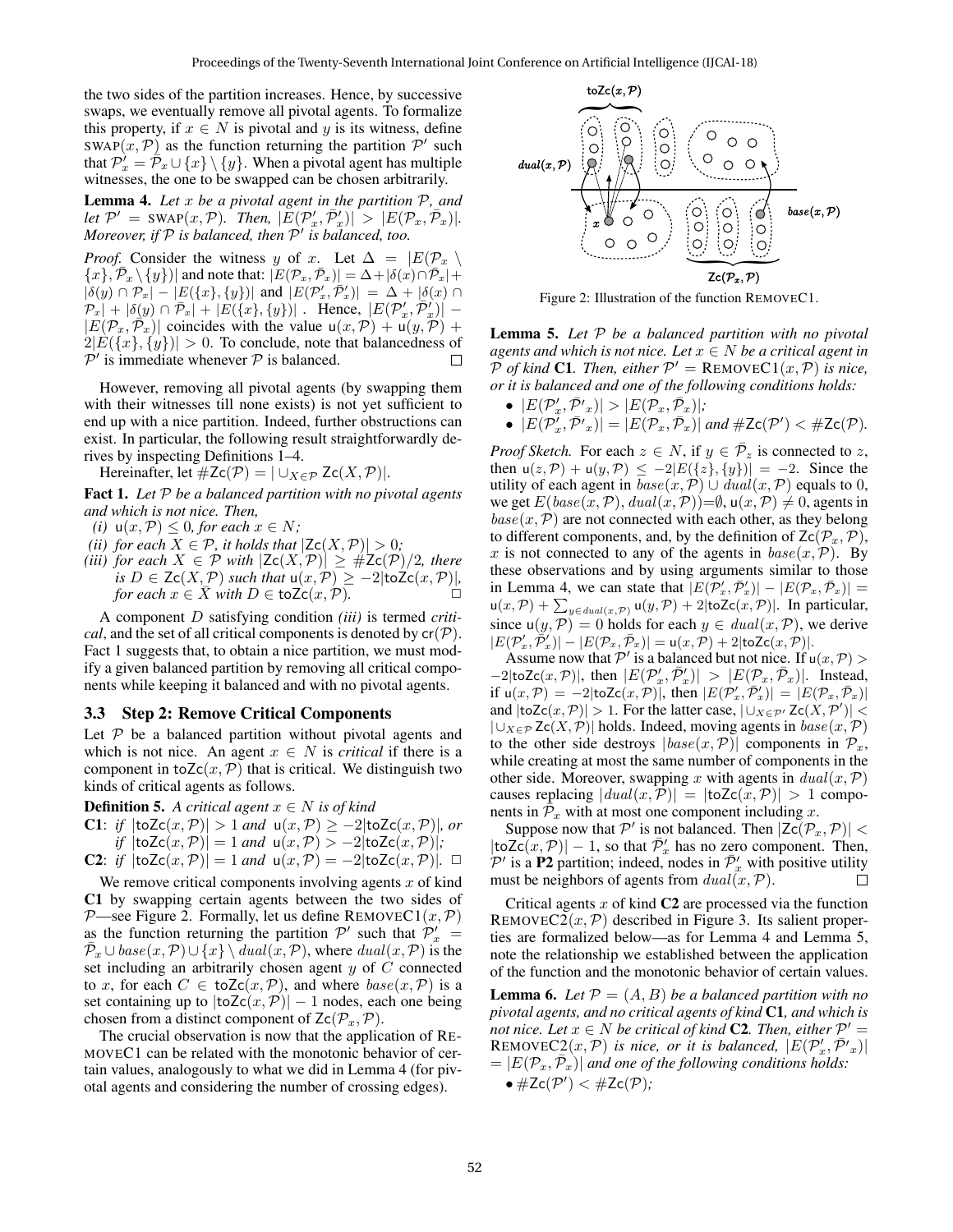| <b>function</b> REMOVEC2: $(x, \mathcal{P}) \mapsto \mathcal{P}'$                                                                               |
|-------------------------------------------------------------------------------------------------------------------------------------------------|
| let C be the unique component in to $Zc(x, P)$                                                                                                  |
| let D be an arbitrary component in $\mathsf{Zc}(\mathcal{P}_x, \mathcal{P})$                                                                    |
| let $x_0, \ldots, x_n$ be a path s.t. $x_0 \in C$ , $x_n \in D$ , and $x_1 = x$                                                                 |
| $\mathcal{P}^0 \leftarrow \mathcal{P}$ and $i \leftarrow 0$                                                                                     |
| repeat                                                                                                                                          |
| if $x_{i+1} \in \mathcal{P}_{x_i}^i$ then $\mathcal{P}^{i+1} \leftarrow \mathcal{P}^i$                                                          |
| <b>else</b> let $\mathcal{P}^{i+1}$ be such that $\mathcal{P}^{i+1}_{x_i} = \overline{\mathcal{P}}^i_{x_i} \cup \{x_i\} \setminus \{x_{i+1}\}\$ |
| $i \leftarrow i + 1$                                                                                                                            |
| until either $\mathcal{P}^i$ is nice,                                                                                                           |
| or $\mathcal{P}^i$ has a pivotal or critical agent of kind C1,                                                                                  |
| or $\#Zc(\mathcal{P}^i) < \#Zc(\mathcal{P}^0)$ ,                                                                                                |
| or $ cr(\mathcal{P}^i)  <  cr(\mathcal{P}^0) $                                                                                                  |
| return $\mathcal{P}^i$                                                                                                                          |
| end function                                                                                                                                    |
|                                                                                                                                                 |

Figure 3: Processing a critical agent of kind C2.

• 
$$
\#Zc(\mathcal{P}') = \#Zc(\mathcal{P})
$$
 and  $|cr(\mathcal{P}')| < |cr(\mathcal{P})|$ ;

• 
$$
\#Zc(\mathcal{P}') = \#Zc(\mathcal{P}), |cr(\mathcal{P}')| = |cr(\mathcal{P})|
$$
 and  $\mathcal{P}'$  has either a pivotal agent or a critical agent of kind C1.

*Moreover,* REMOVEC2 *converges in at most* |N| *iterations.*

*Proof Sketch.* W.l.o.g., assume that  $x_0 \in A$  and  $x_1 \in B$ . Note that  $u(x_0, \mathcal{P}^0) = 0$  while  $u(x_1, \mathcal{P}^0) = -2$ , since  $x_1$  is critical of kind C2. Hence, swapping  $x_0$  with  $x_1$  does not modify the size of the cut. Moreover, the swap produces a balanced partition  $\mathcal{P}^1$ . Note also that moving  $x_0$  to B destroys one component of  $Zc(A, \mathcal{P}^0)$  and does not add components to the other side; to this end, in particular, observe that  $u(x_0, \mathcal{P}^1) = -2$ . Instead, moving  $x_1$  to A might create one fresh component at most (precisely including  $x_1$ ). So,  $|\bigcup_{X \in \mathcal{P}^1} Zc(X, \mathcal{P}^1)| \leq |\bigcup_{X \in \mathcal{P}'} Zc(X, \mathcal{P}^0)|$ . In fact, existing components are not affected by the swap and we clearly have  $|cr(\mathcal{P}^1)| \leq |cr(\mathcal{P}^0)|$ . Therefore, if no exit condition is satisfied for  $i = 0$ , then the above relationships are actually equalities, and there are no pivotal agents and no critical agents of kind C1. In fact, in this case, the fresh component where  $x_1$  occurs, say  $D_1$ , is critical. Now, observe that not in every iteration the current partition is changed. Let  $i$  be the first index such that  $\mathcal{P}^i \neq \mathcal{P}^1$ . Then,  $x_i$  still occurs in the critical component  $D_1$  (as we are traversing a path) and  $x_{i+1}$ is therefore a critical agent of kind C2.

At this point, it is easily seen that the arguments used for the pair  $x_0, x_1$  can be used for  $x_i, x_{i+1}$ , too. And the reasoning can be repeated (formally by induction) till some step  $i^*$ where one exit condition is satisfied. To conclude, we claim that this step exists. Indeed,  $x_n \in D$ , where D is a component of  $\mathcal{P}^0$ . In particular, if no exit condition were satisfied before the  $n$ -th step, then  $D$  would be not affected by any swap, and thus it would be a component in  $\mathcal{P}^{n-1}$ . In this case, however,  $x_{n-1}$  would belong to a critical component of A. But this is impossible, since  $x_{n-1}$  and  $x_n$  are neighbors: indeed, in  $\mathcal{P}^{n-1}$ , we have that  $u(x_{n-1}, \mathcal{P}^{n-1}) + u(x_n, \mathcal{P}^{n-1}) = 0$  $-2E(x_{n-1}, x_n)$ , and thus  $x_{n-1}$  is a pivotal agent.

Concerning the complexity, note that  $|N|$  iterations are required to go through the entire path between  $x_0$  and  $x_n$ .  $\Box$ 

#### 3.4 Putting It All Together

All ingredients are now in place to illustrate Algorithm 1, which we designed to solve CONSENSUS $[1/2]$ .

|  |  | <b>Algorithm 1</b> Solving CONSENSUS[ $\frac{1}{2}$ ] on input $G = (N, E)$ |  |  |  |  |
|--|--|-----------------------------------------------------------------------------|--|--|--|--|
|--|--|-----------------------------------------------------------------------------|--|--|--|--|

| compute a balanced partition $P$ of N                                                                |
|------------------------------------------------------------------------------------------------------|
| $done \leftarrow false$                                                                              |
| while not <i>done</i> do                                                                             |
| while there is a pivotal agent x in P do $P \leftarrow \text{SWAP}(x, P)$                            |
| <b>if</b> there is a critical agent x of kind C1 in $\mathcal{P}$ then                               |
| $P \leftarrow$ REMOVEC1 $(x, P)$                                                                     |
| <b>else if</b> there is a critical agent x of kind $C2$ in P then                                    |
| $\mathcal{P} \leftarrow$ REMOVEC2 $(x, \mathcal{P})$                                                 |
| end if                                                                                               |
| <b>if</b> P is nice then $done \leftarrow \text{true}$                                               |
| end while                                                                                            |
| if P is a P1 or P2-partition then return $\bar{c}(\mathcal{P})$ else return $\tilde{c}(\mathcal{P})$ |
|                                                                                                      |

The algorithms takes in input the graph  $G$  and starts by computing a balanced partition. At each iteration, it first removes all pivotal agents—via the repeated application of SWAP—and, subsequently, it removes a critical agent (if any exists). Observe that the application of functions REMOVEC1 and REMOVEC2 is potentially creating nice distributions or pivotal agents. This is why Algorithm 1 removes only one critical agent in the main loop. Eventually, the main loop terminates when the current partition is nice, and then the algorithm returns the configuration associated to that partition as we discussed in Section 3.1.

Theorem 1. *After at most* poly(|N|) *iterations Algorithm 1 returns a solution to* CONSENSUS[ <sup>1</sup>/2]*.*

*Proof.* For a partition  $P = (A, B)$ , let  $\Phi_1(\mathcal{P}) = |E(A, B)|$ ,  $\Phi_2(\mathcal{P}) = |\bigcup_{X \in \mathcal{P}} Zc(X, \mathcal{P})|$ , and  $\Phi_3(\mathcal{P}) = |cr(\mathcal{P})|$ . Observe that  $\Phi_1(\mathcal{P}) \leq |N|^2$  and  $\Phi_3(\mathcal{P}) \leq \Phi_2(\mathcal{P}) \leq |N|/2$ . Moreover, by Lemma 4, Lemma 5, and Lemma 6, after every two iterations, at least one of these functions decreases and, if  $\Phi_k$ decreases,  $k = 2, 3$ , then  $\Phi_{k'}$  for  $k' < k$  does not increase. Finally, if these functions cannot be further minimized (after at most  $|N|^4/2$  iterations), then a nice partition is obtained.

Correctness then follows from Corollary 1. П

## 4 From Minority to Consensus

In this section we address the question of whether a consensus on some opinion op  $\in \{1, 0\}$  can be reached starting from a configuration where op is supported by a minority.

We show that the answer to the question depends on the structure of the social graph and, more interestingly, recognizing such graphs is NP-hard. Inspired by similar results in earlier literature [Kempe *et al.*, 2005; Chen, 2008], the following proof exhibits a reduction from the well-known VER-TEX COVER problem [Garey and Johnson, 1979].

**Theorem 2.** *For every*  $0 < \alpha < \frac{1}{2}$ , CONSENSUS[ $\alpha$ ] *is* NP*-hard.* 

*Proof Sketch.* Let  $G = (N, E)$  be a graph and  $k > 0$  be a natural number. Consider the problem of deciding whether  $G$  admits a vertex cover of cardinality at most  $k$ , that is a set  $S \subseteq N$  of nodes with  $|S| \leq k$  and such that  $\{i, j\} \cap S \neq \emptyset$ , for each  $\{i, j\} \in E$ . This is NP-hard even if  $|\{j | \{i, j\} \in E\}|$  $|E| = 3$  for each  $i \in N$  [Greenlaw and Petreschi, 1995].

Define  $\overline{G} = (N, E)$  as the graph obtained by including into G, for each  $i \in N$ , 2 fresh nodes each of them connected to  $i$  only. Note that  $G$  has a vertex cover  $S$  with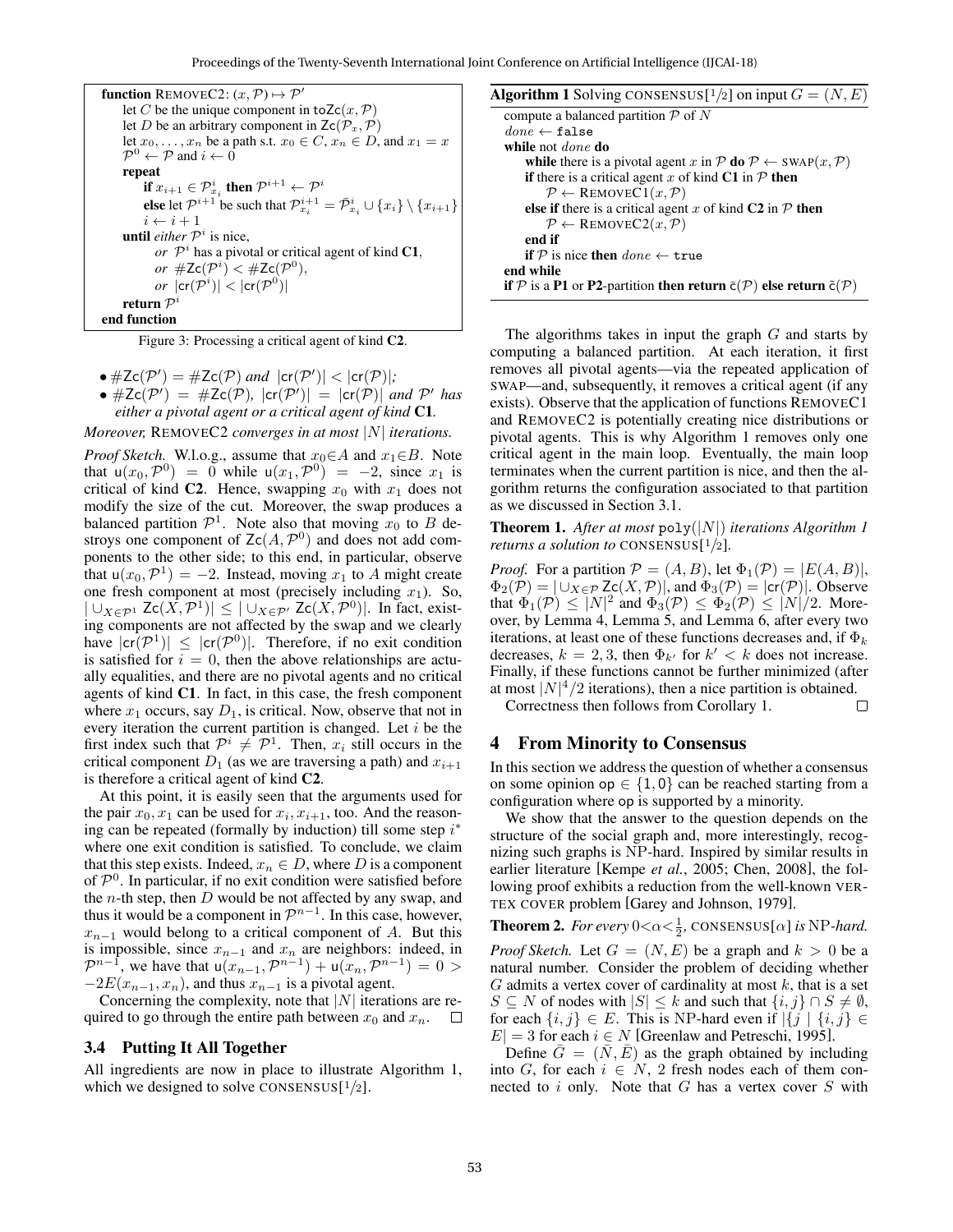$|S| \leq k$  if, and only if, there exists a dynamics c  $\rightsquigarrow \forall 1$ such that  $|\bar{\dot{N}}_{1/c}| \leq k$ . Since  $|\bar{N}| = 3|N|$ , this immediately shows that consensus[ $\alpha$ ] is NP-hard, for every  $\alpha$  such that  $\lceil \alpha |N|\rceil = \lceil \bar{\alpha}|N|\rceil$  where  $\bar{\alpha} = \frac{k}{(3|N|)} \leq \frac{1}{3}$ . We now adapt the reduction to show that hardness holds for each  $0 < \alpha < 1/2$ .

We distinguish two cases. If  $\lceil \alpha|N| \rceil > \lceil \bar{\alpha}|N| \rceil$ , then we build a graph  $G^+ = (N^+, E^+)$  as follows: arbitrarily pick  $u \in \overline{N} \setminus \overline{N}$ , and add to  $\overline{G}$  vertices u' and u'' both connected to u and to each other and  $m \geq 1$  copies of a gadget consisting of a four nodes clique with each gadget node connected to  $u'$ . Note that G has a vertex cover S with  $|S| \leq k$  iff there is a dynamics c  $\rightsquigarrow$   $\forall$ 1 s.t.  $|\bar{N}_{1/c}^+| \leq k+2m+1.$  The result follows by choosing m such that  $\left[\alpha(3|N|+4m+2)\right] = k + 2m + 1$ .

Assume finally that  $\lceil \alpha |N| \rceil < \lceil \overline{\alpha} |N| \rceil$ . In this case, we build a graph  $\bar{G}^- = (\bar{N}^-, \bar{E}^-)$  as follows: arbitrarily pick  $u \in \overline{N} \setminus N$ , and add to  $\overline{G}$  vertex u' connected to u,  $\overline{m}$  +  $3 - (m \mod 2)$  nodes arranged in a ring and connected with  $u'$  and with a new node  $u''$ . Then, G has a vertex cover S with  $|S| \leq k$  iff there is a dynamics c  $\rightsquigarrow \forall 1$  with  $|\bar{N}_{1/c}| \leq$  $k + 3$ . The result eventually follows by setting m such that  $\lceil \alpha(3|N| + m + 4 + (m \mod 2)) \rceil = k + 3.$  $\Box$ 

An interesting generalization of the above result is that it is still NP-hard to decide whether there is a dynamics leading to a stable configuration where the opinion initially held by a minority of  $\alpha |N|$  agents, with  $\alpha < \frac{1}{2}$ , is spread over (just)  $2\alpha|N|$  agents. The precise formulation is given in Theorem 3. Its proof is not an extension of Theorem 2 and, in fact, it is inspired by the reduction in [Auletta *et al.*, 2015, Theorem 4] to the NP-hard problem 2P3N-3SAT [Yoshinaka, 2005].

**Theorem 3.** *For every*  $\delta \in (0,1)$  *and for every*  $\epsilon \leq \frac{1}{2} - \frac{\delta}{4}$ *, it is* NP*-hard to decide whether there is a configuration* c *such that*  $|N_{1/c}| = \lceil \varepsilon n \rceil$  *and*  $\max_1(c) \geq (2 + \delta) \lceil \varepsilon n \rceil$ *.* 

### 5 Stable Configurations without Consensus

For any graph G, consensus configurations ( $\forall$ 1 and  $\forall$ 0) are clearly stable. An interesting question, addressed in this section, is then whether  $G$  admits further stable configurations, in which case we would say that G is *plural*.

Note that  $G$  is plural if it admits a *non-trivial* partition  $P$ , i.e., a partition  $\mathcal{P} = (A, B)$  with  $A \neq \emptyset$  and  $B \neq \emptyset$ , which has moreover *local minimum cut-size*, that is,  $|E(A', B')| \ge$  $|E(A, B)|$  holds for each partition  $\mathcal{P}' = (A', B')$  obtained by moving one node from one side to the other (formally, either  $A' \subseteq A$  and  $|A'| = |A| - 1$ , or  $B' \subseteq B$  and  $|B'| = |B| -$ 1). The complexity of recognizing whether a graph admits a partition of this kind was, so far, an open problem [Ferraioli and Ventre, 2017]. The result below answers that question, by exhibiting an involved NP-hardness reduction.

#### Theorem 4. *Deciding if a graph is plural is* NP*-complete.*

*Proof Sketch.* Membership in NP is trivial. For the hardness, let  $\phi = c_1 \wedge \cdots \wedge c_m$  be a Boolean formula such that, for each  $i \in \{1, ..., m\}$ , the clause  $c_i$  is the disjunction of 3 literals, i.e.,  $c_i = \ell_{1,i} \vee \ell_{2,i} \vee \ell_{3,i}$ . Based on  $\phi$ , we define the graph  $\hat{G} = (\hat{N}, \hat{E})$  over nodes  $\hat{N} = \{p_1, ..., p_{6m+2},\}$ 



Figure 4: Construction in the proof of Theorem 4.

 $q_1, q_2\} \cup \bigcup_{i=1}^m \{\sigma_{1,i}, ..., \sigma_{8,i}\}$ , where  $\sigma_{1,i}, ..., \sigma_{8,i}$  are the satisfying truth assignments (viewed as nodes) for  $c_i$ . Moreover, for each pair  $\sigma_{j,i}$  and  $\sigma_{j',i'}$ , there is an edge connecting them in  $\hat{E}$  if, and only if, the assignments are compatible; finally, each node  $\{p_1, ..., p_{6m+2}\}\$ is connected with all the other nodes in  $\hat{N}$  but  $q_1$  and  $q_2$ . Let  $n = m + 6m + 2$  and note that any clique in  $\hat{G}$  has size n at most. In particular, a maximum clique of size *n* exists if, and only if,  $\phi$  is satisfiable. Moreover, note that  $|\hat{N}| = 8m + 6m + 2 + 2 = 2n$  and that each node in  $\tilde{G}$  has at most  $2n - 2$  neighbors.

Having the graph  $\hat{G}$ , we now build the social graph  $G =$  $(N, E)$  over  $N = \hat{N} \cup A \cup B \cup C \cup \overline{A} \cup \overline{B} \cup \overline{C} \cup R \cup \{ \gamma, \overline{\gamma}, \overline{\gamma}_0 \}.$ Edges include those in  $\hat{E}$  plus those illustrated, according to an intuitive notation, in Figure 4. Note, in particular, that for each  $x \in \hat{N}$  and each  $h \in \{1, ..., 2n\}$ , R contains the agent  $r_{x_j}$  which is connected to the agents  $\bar{a}_{x,j,1}$  and  $\bar{a}_{x,j,2}$  in A. Moreover,  $x$  is connected (in addition to the edges in  $E$ ) to all agents in  $N \setminus R$  and to the agents  $r_{x_1}, ..., r_{x_{h(x)}}$ , where  $h(x)$  is defined in a way that x is adjacent to  $2n - 2$  nodes of  $N \cup R$ . On this graph, we claim that a stable configuration c with  $N_0 \neq \emptyset$  and  $N_0 \neq N$  exists iff G has a clique of size n.

*("only-if").* Assume, w.l.o.g., that  $c(\gamma) = 1$ . If  $|\hat{N}_1| \neq n$ , then the dominant opinion in  $N$  spreads to all agents outside  $\hat{N}$ . From plurality of  $\hat{N}$  and  $c(\gamma) = 1$ , we derive  $(A \cup B \cup C \cup$  ${\{\gamma\}}_0 = \emptyset$  and  $({\overline{A}} \cup {\overline{B}} \cup {\overline{C}} \cup {\{\overline{\gamma}, \overline{\gamma}_0\}} \cup R)_1 = \emptyset$ . Now, let x be a node in  $\hat{N}_1$ . Note that  $|\delta(x)_1| \leq |A \cup B \cup C| + n - 1$ , since  $|\hat{N}_1| = n$ . Moreover,  $|\delta(x)_0| \geq |\bar{A} \cup \bar{B} \cup \bar{C}| + (2n-2) - (n-1)$ 1), since x is adjacent to  $2n - 2$  nodes in  $\hat{N} \cup R$ . By stability of c,  $|\delta(x)_1| \ge |\delta(x)_0|$  implies  $|\delta(x)_1| = |A \cup B \cup C| + n - 1$ . So, agents in  $\hat{N}_1$  form a clique in  $\hat{G}$ .

*("if")* Assume that  $\hat{G}$  has a clique, say C, of size n. Consider the configuration c such that:  $(A \cup B \cup C \cup \{\gamma\})_0 = \emptyset$ ,  $(\bar{A} \cup \bar{B} \cup \bar{C} \cup {\{\bar{\gamma}, \bar{\gamma}_0\}} \cup R)_1 = \emptyset$ ,  $\hat{N}_1 = C$  and  $\hat{N}_0 = \hat{N} \setminus C$ . Each agent  $x \in N \setminus \hat{N}$  is clearly stable. Consider  $x \in \hat{N}_1$ . Since  $\hat{N}_1$  is a clique, we have  $|\delta(x)_1| = |A \cup B \cup C| + n - 1$ . However,  $|\delta(x)| = |A \cup B \cup C| + |\bar{A} \cup \bar{B} \cup \bar{C}| + 2n - 2$ which means that  $|\delta(x)_0| = |\bar{A} \cup \bar{B} \cup \bar{C}| + n - 1$ . Hence,